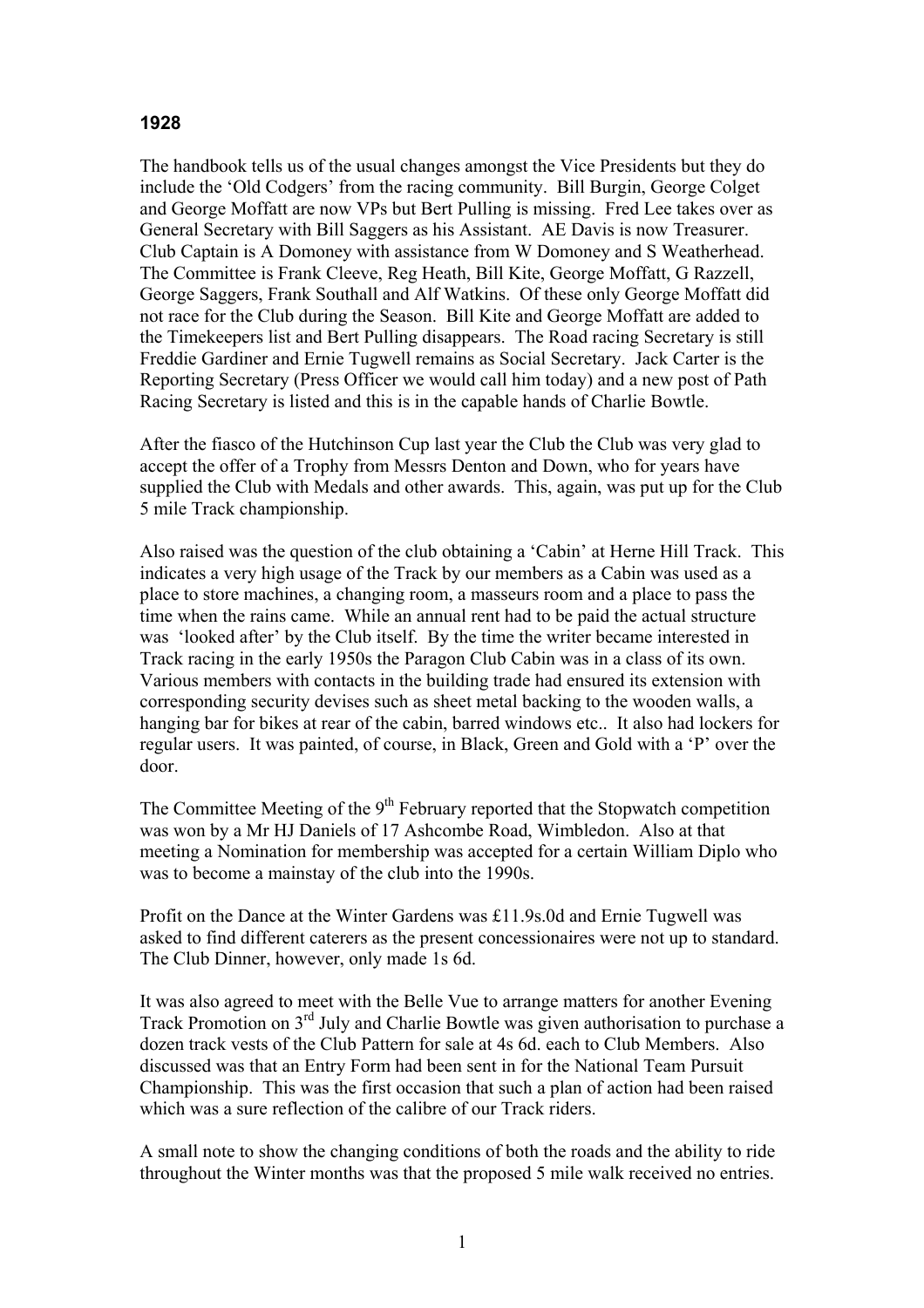In the past this type of event would have been considered part of ones training and a good 'warm-up' for the approaching season as bike riding over most of the Surrey and Sussex lanes would have been out of the question until the end of March.

Also it was decided to send a circular to members asking whether or not to invite Ladies to the next Annual Dinner and whether the Club should continue at the existing Club Room next season. Later in the year it was agreed that Ladies would be allowed to come to the Dinner!

The Racing Season got under way with the Balham Rough Stuff '25'. It could not have been such a bad year as 1927 as 84 of the 100 riders started but the terrain took its toll and 27 failed to finish. The course was slightly longer than last year and the winner L Cave (Vegetarian C & AC) took 1.44.24 to get round. Frank Cleeve was 3<sup>rd</sup> in 1.47.24, George Ongley was  $11^{th}$  in 1.51.23 and F Bale  $12^{th}$  in 1.51.37 to get second team.

The Balham Rough Stuff '25' was held over a variety of courses but if you can think of Flinthouse Hill, Titsey Hill, Westerham Hill, Cudham Hill, Downe Hill, Polesteeple Hill, Beddlestead Hill, Saltbox Hill and Jewels Hill it will give you some idea. Sometimes you went up one and down the other. Then there were all the narrow or unmade lanes in between the hills and not forgetting the watersplash out of Titsey Park. They were very entertaining courses for spectators but a cruel test of early season fitness for the aspiring racer. The 1928 version, of which we have the actual course sheet in the archives, started at Whyteleafe and went straight up Tithe Pit Shaw Lane. From Jewels Hill the course went straight down to Addington Village turned left to Selsdon (traffic lights) then left (now passing Croydon High School) over the hills to Farleigh Common, Warlingham and back to Whyteleafe. (Piece of cake!)

Early season Time Trials on  $6<sup>th</sup>$  March saw Frank Southall get his season started with a 1.3.50 ride with Monty Southall 1.7.44 and Frank Cleeve 1.13.37.

The Forest '25' on April 1<sup>st</sup> was a real 'All Fools Day' the *Cycling* reported "a more wretched combination of rain, wind and cold ... is rarely seen in road sport". Frank Southall won but only by 6". Three miles from the turn he punctured, borrowed a heavy touring bike, complete with bag, rode it to the turn and back to the puncture spot where he remounted his own, now repaired, machine. Surprise of the day came from Frank's brother Monty who recorded 4th fastest time with a ride of 1.6.54 that with 5' Handicap won him that section of the Race quite comfortably. The Paragon won the Team Race, presumably with Frank Cleeve but he is not mentioned by name.

On the  $22<sup>nd</sup>$  April after a very heavy frost that had managed to break up the road surface in many spots the SCCU held their 'Clubs  $L - Z^2$  25 miles event. Frank was in fine form romping home with a 1.1.55. Brother Monty recorded 1.7.23 for  $7<sup>th</sup>$ place and with Frank Cleeve on 1.8.51 the Paragon won the Team race by over 4' from the South Eastern Road Club.

The first Club Race of the Year was the 25 miles Handicap on the 29<sup>th</sup> April. This resulted in a win for Frank Southall (1.3.45) by 4'20 from Frank Cleeve (1.8.05) with Frank Bale close up in  $3<sup>rd</sup>$  place with 1.8.20. The handicap was won by Frank Burton,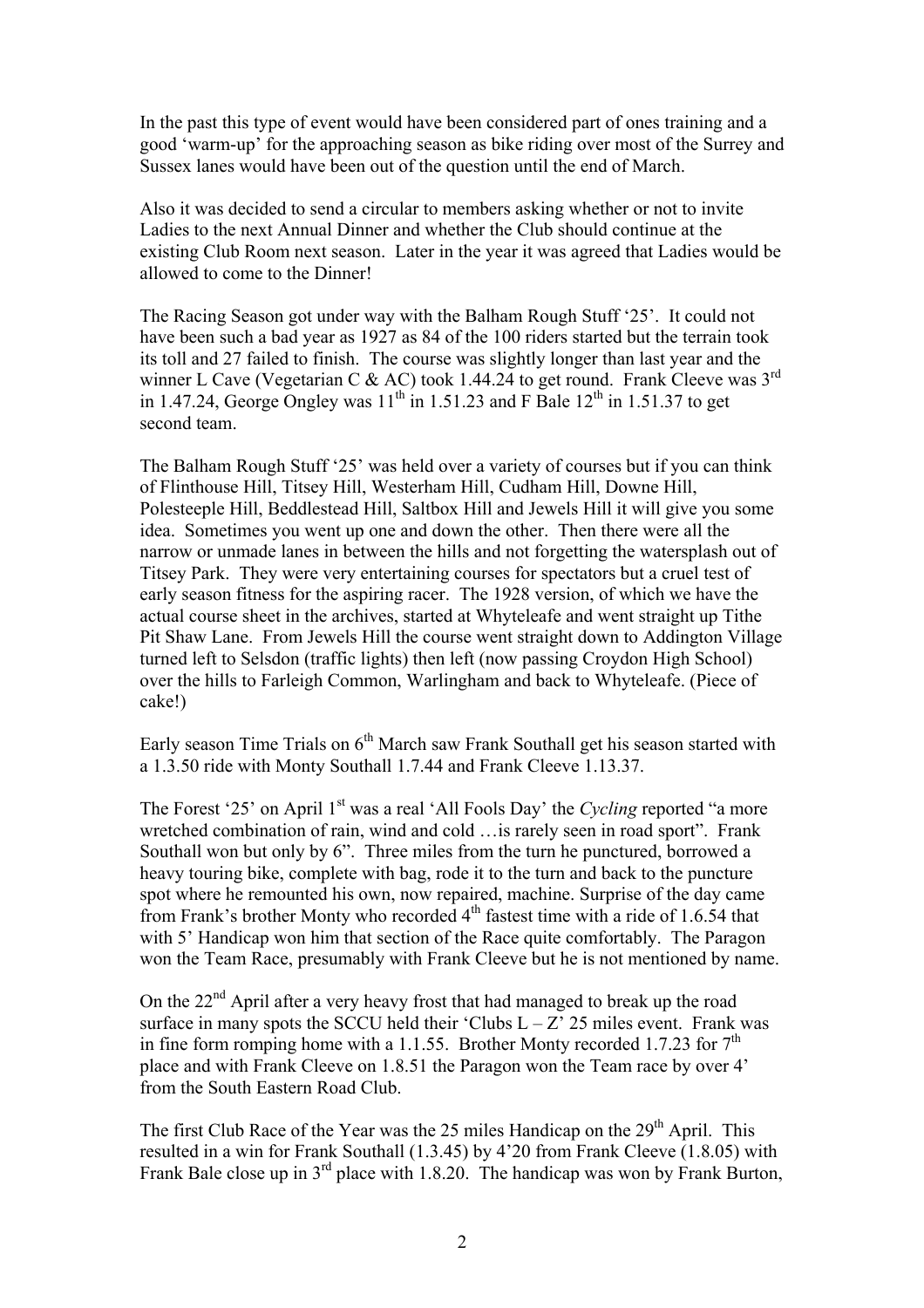who not only did  $5<sup>th</sup>$  fastest time, but, having been given an allowance of 9'30", his nett time of 1.00.10 was over a minute better than W Domoney (1.1.13). Domoney was best of a small bunch.  $3<sup>rd</sup>$  place was P Roszak 1.1.20 (8'30"), 4<sup>th</sup> Bill Saggers 1.1.35 (8'15"),  $6<sup>th</sup>$  equal on 1.1.40 F Willshire (10') and C Wickenden (8'). Excellent handicapping.

At the NCU Evening Meeting at Herne Hill Frank and Monty Southall attacked the National ¾ mile and 1 mile flying start Tandem Record. The recorded 1'18.2" to beat the  $\frac{3}{4}$  mile time by 1.2" and 1'45.2" that took 4" off the previous best time.

A big blow to the Club during May was the report that Frank Cleeve had had an accident at work and had sustained a broken leg. This was to put him out of action for some time and severely restrict the Club's long distance Teams. The first event to suffer was the Notts Castle '25'. The Club had been invited to send a Team to this race as it was, in part, a challenge match with the 'Best of the North' racing against the 'Best of the South'. Frank was always good for a challenge and he duly put the 'Best of the North' in their place with a 1.1.56 and winning by 1'7" from Salt (Clowne Whs). A Biggs (Etna) another southerner was  $3^{rd}$  in 1.4.06 and Monty Southall was  $5<sup>th</sup>$  in his personal best time of 1.4.29. So the southern riders had 3 in the top 5 to prove a point! Frank Cleeve was to be our third man and he would have had to do 1.9.00 for us to take the Team race. Very difficult with a leg in plaster!

Also in May it was noted that Membership of the Club was 102 Active members and 9 Honorary.

The Anfield '100' this year was on  $28<sup>th</sup>$  May and Frank Southall was our sole representative. The pouring rain of 1927 gave way to broiling sunshine and bubbling tar. It is difficult to appreciate that while today we revel in the warmth and sunshine and the prospect of very fast times in 1928 the heat brought real problems. The roads then were mainly granite chips or gravel rolled into a bed of tar. Perfectly adequate for ordinary use but when the temperature rose too high the tar melted and bubbled. This affected racers in a number of ways. Their thin racing tyres sunk into the tar thus acting as a brake. Then the side-walls would collect the loose sticky bits of tar and stones which, if not removed, would eventually jam against brakes and frame. Fingers and gloves were needed here and, of course, the tar transferred itself to everything else. Also the tar had no strength so on corners the racing tyres would not grip and so down you came. No wonder the riders of the 1920s preferred cold wet days when the roads were hard and responsive!

Nothing illustrates that more than when one considers Frank's winning time was 16' slower than that of 1927 when it poured with rain all day.

The report from *Cycling* gives details of punctures and crashes on various corners and a stretch of rough metalled lane just before the 50 mile mark that claimed one competitor three times. At 50 miles Frank led in 2.20.40, Orrell (Anfield) was only a few seconds behind, 2.21.59, Middleton (North Road), 2.22.17, Harbour 2.23.08 and Bloodworth (Notts Castle) 2.25.31. However Frank's fitness began to show and by 73 miles he led Orrell by 4'30", Middleton and Bloodworth by 7'30" and Harbour by 11'30" that includes a puncture stop. From there to the Finish little changed with Frank just pulling out a few more seconds to win in 4.53.26 with Orrell, 4.58.19,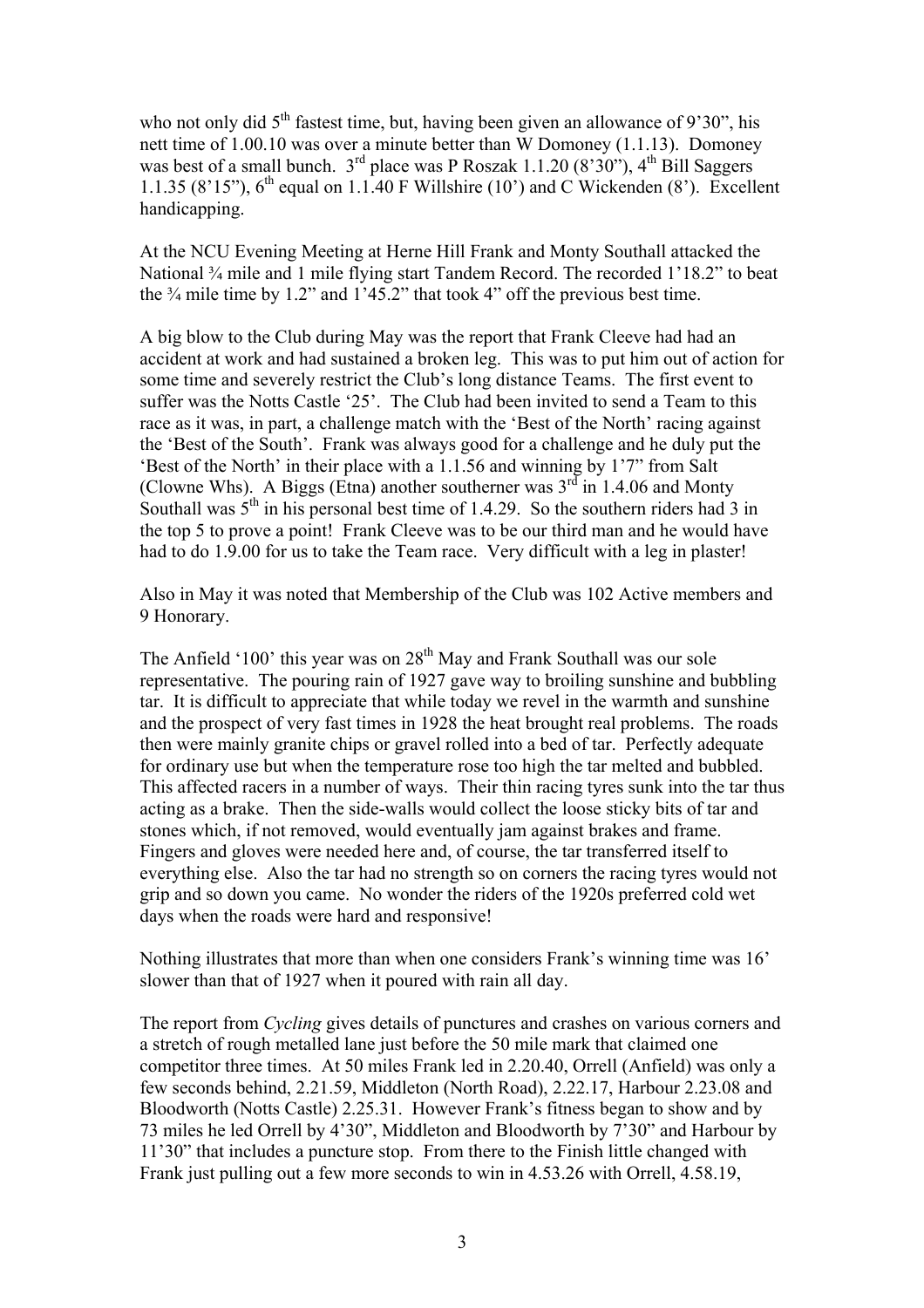Bloodworth 5.1.35 and Middleton 5.2.31. Only 64 of the 94 starters reached the Finish.

The *Cycling* showed two interesting photographs. One showed Bill Temme starting in the University '100' the other Frank Southall starting in the Anfield '100'. There are 8 people in the University photo including the Timekeeper, Pusher-off and Temme. At the Anfield '100' the crowd was kept back by ropes there were so many of them.

June 3rd was the date of the Handicap '50' miles Event and pretty close run thing too. C Wickenden was fastest in 2.21.21 but he was only 6" faster than P Roszak (2.21.27). Bill Saggers came in with 2.23.10 just in front of Frank Burton 2.23.55 and Bill Wells, 2.24.12. The Handicapper must have been in a very generous mood or supplied with unreasonable quantities of alcoholic refreshment as the fastest three riders were also the first three on Handicap and in the same order! Wickenden had 6' to give him 2.15.21, Roszak had  $5'$  (2.16.27) and Saggers  $6'30''$  (2.16.40). The next three riders had closed in but were still over 2' back - Stan Roach 2.17.20 (9'), G McIntyre 2.17.30 (8'30") and Johnny Walker 2.17.50 (11').

The SCCU '50' was held on June  $10^{th}$ . Cycling quotes "The course very rough in places as usual, and the boisterous weather combined to make a very severe test for riders and tyres". Although it was another win for Frank Southall his time was 12' slower than his winning ride in the Etna '50' to give us some idea of the difficulty of the day. Punctures were many and of the 111 starters only 85 made it to the Finish. Frank Southall returned a time of 2.17.01 with W Pettett (Alys)  $2<sup>nd</sup>$  in 2.21.29 and Stevens (Belle Vue)  $3<sup>rd</sup>$  in 2.22.12 (including a puncture). The Paragon got the Team race as Frank was backed up by Ferdie Fell in  $10^{th}$  place, 2.26.15 and Bill Saggers  $11^{th}$  in 2.26.57.

The Kingsdale '50' on June  $17<sup>th</sup>$  started in perfect conditions with a clear sky with only a gentle breeze but as the morning progressed the wind got stronger and stronger from the south-west. This makes the last few miles extremely hard. At the turn Frank was well ahead in 1.3.30. Harbour and Frost (Allondon) were about 1.5.00 with Jack Lauterwasser (Finsbury Park) another 15" back. It was Lauterwasser who proved the surprise coming back into the strengthening wind fastest of all to close to within 57" of Frank. Frank's winning time was 2.12.08, Lauterwasser 2nd in 2.13.05 with Burrell (Upton Manor) coming through for  $3<sup>rd</sup>$  place 2.14.47.

Herne Hill on June 23<sup>rd</sup> was packed out to watch the Marlboro Tandem Paced 100 miles Race. Twelve riders (with 6 Tandems each) packed the Track. Frank Southall and Bill Temme were the favourites and by the 5 miles mark (in 10'5.8") they had ridden clear of the rest of the field. At 15 miles (29'59.8") Southall was leading by half a lap from Temme with H Pearson at another half lap. 30 miles were covered in 1hr 00'7.2" with Temme slowly losing ground at 1¼ laps and Pearson at 1¾ laps. At 44 miles Temme touched a wheel and came down heavily and was forced to retire. Frank was then firmly in the driving seat and after 50 miles (1.42.02) began collecting records that in those days were timed for every mile up to 100 miles. At 51 miles he was 2'3.6" inside the Record and while he 'slowed' between 53 and 61 miles so that he was only 1' inside the Record at 60 miles from then on he increased his advantage every mile. The 2 hour distance was raised from 57 miles 675 yards to 57 miles 1748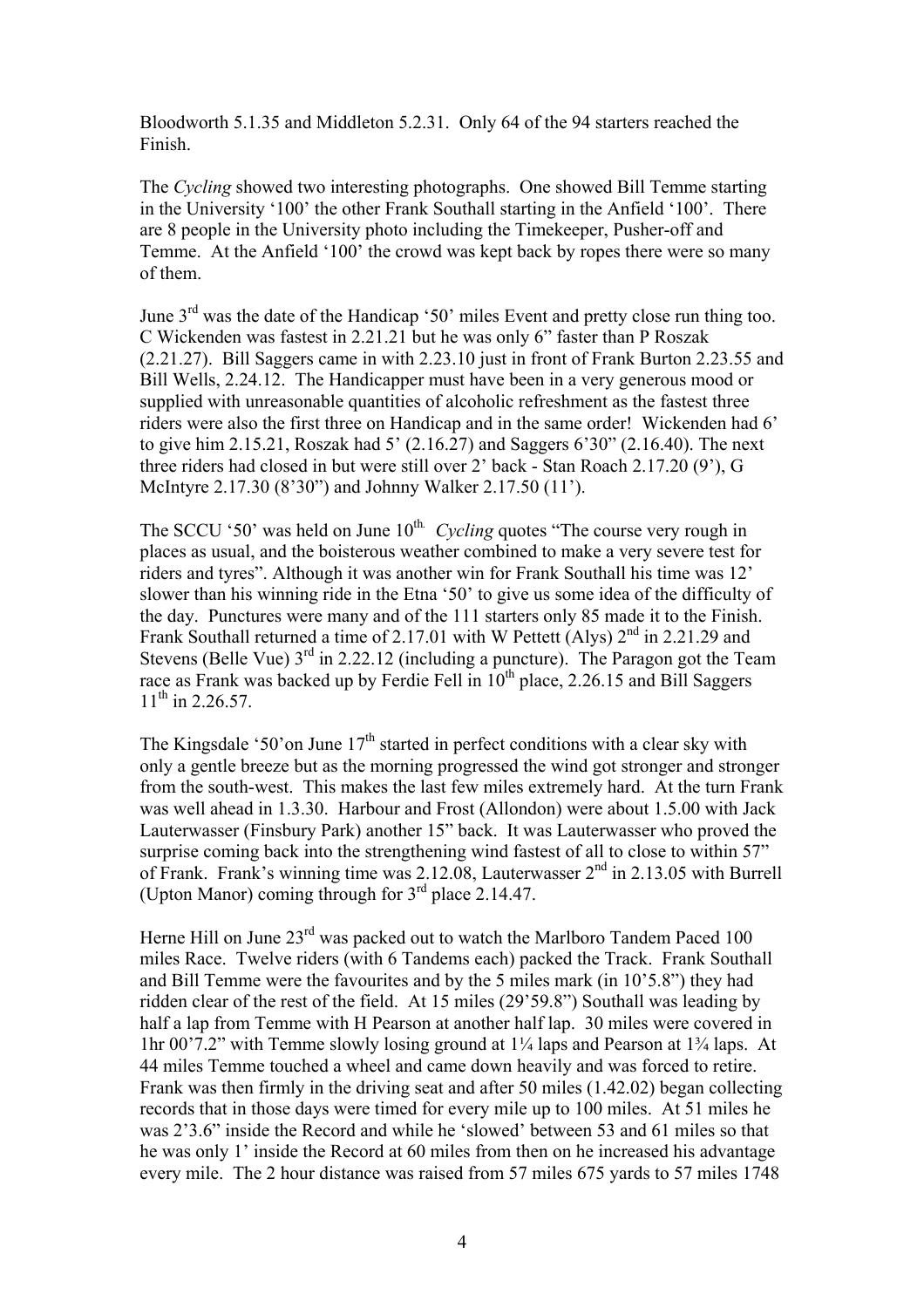yards, the 3 hour distance was raised from 83miles 334 yards to 84 miles 1550 yards. All the individual mile records and the distance records had been held by Leon Meredith since 1904 except the 77, 78 and 79 miles figures that were held by F Frost from 1896. These too were removed from the record book. Frank finished in 3hrs 33'22.2" to win by 10'19" from Jack Holdsworth who had passed Pearson in the later stages. The *Cycling* reported that Frank's the 99<sup>th</sup> mile was covered in 1'56.8" and the last in 1'59". Some going!

July 1<sup>st</sup> saw a Time Trial day. George Ongley and G Willsmore completed their Tandem 50 in 2.08.30 and W Domoney his solo effort in 2.29.32. Of the 25 milers fastest was P Heathfield in 1.7.45 for a Gold Standard. Bill Wells came in with 1.8.50 together with Frank Burton (1.9.15) and P Roszak (1.9.17) all three collecting Gold Cente medals.

At the Belle Vue/Norwood Paragon Evening Meeting at Herne Hill the 880 yards Handicap was won by Pat Dyble from F Bale and P Roszak.

Dunlop Cup day was  $8<sup>th</sup>$  July and 13 intrepid souls faced the Timkeeper for their 100 ride around Surrey and Sussex. At the end fastest rider was Ferdie Fell with 5.16.20 well clear of Bill Wells (5.20.00) and Jack Lee (5.24.46). E Woolnough won the Handicap in 4.49.20 (38') from W Domoney 4.52.43 (34') and Bill Wells 4.56.00 (24'). Riding a Time Trial and attacking the SRRA '100' record at the same time as a 'warm-up' for the Olympic Games Frank Southall recorded 4.35.25 which breaks the SRRA record by 20' and a new Club record as well.

On 17<sup>th</sup> July Charlie Bowtle completed the 'Poly 24 hours'. This made him the first Paragon rider to complete any ride over that time. He was awarded a Special Gold medal

The SCCU '100' was run on June 23<sup>rd</sup> and on a pleasant warm day Frank Southall won in the fastest time recorded on southern roads in 4.49.43. The Paragon is recorded as third in the Team race but no Paragon names appear on the press report.

July 29th saw 3 Tandem pairs and 3 solos going for Standard Medals at 50 miles and another two riders for 25 miles. Best of the Tandem riders were Jack Lee and Frank Burton with 2.6.15 just keeping in front of Ernie Iles and W Domoney (2.7.07) and the two Saggers brothers (2.7.16). Best of the solos was Ferdie Fell with 2.20.00 from E Woolnough 2.29.06 and Reg Heath 2.37.11.

In July the Olympic games were held in Amsterdam and the Paragon had two men in the Team. Monty Southall was down for the 4000m Team Pursuit and Frank Southall the Road Race that was to be a Time Trial. The Team Pursuit Team beat the old Olympic record by 9.2" and lost in the Final to Italy by 0.4". The NCU were so impressed by the Team's performances that they gave each Team member a commemorative plaque. Monty's plaque is now in the Club's archives. It was found by the present owner of Monty's house in the Forest of Dean tucked away in the loft and, such is the cycling worlds grapevine, eventually got back to the Club.

The Amsterdam Olympic Road Race was a 165 kilometres Time Trial admirably suited to our riders one would imagine. Unfortunately they ran against another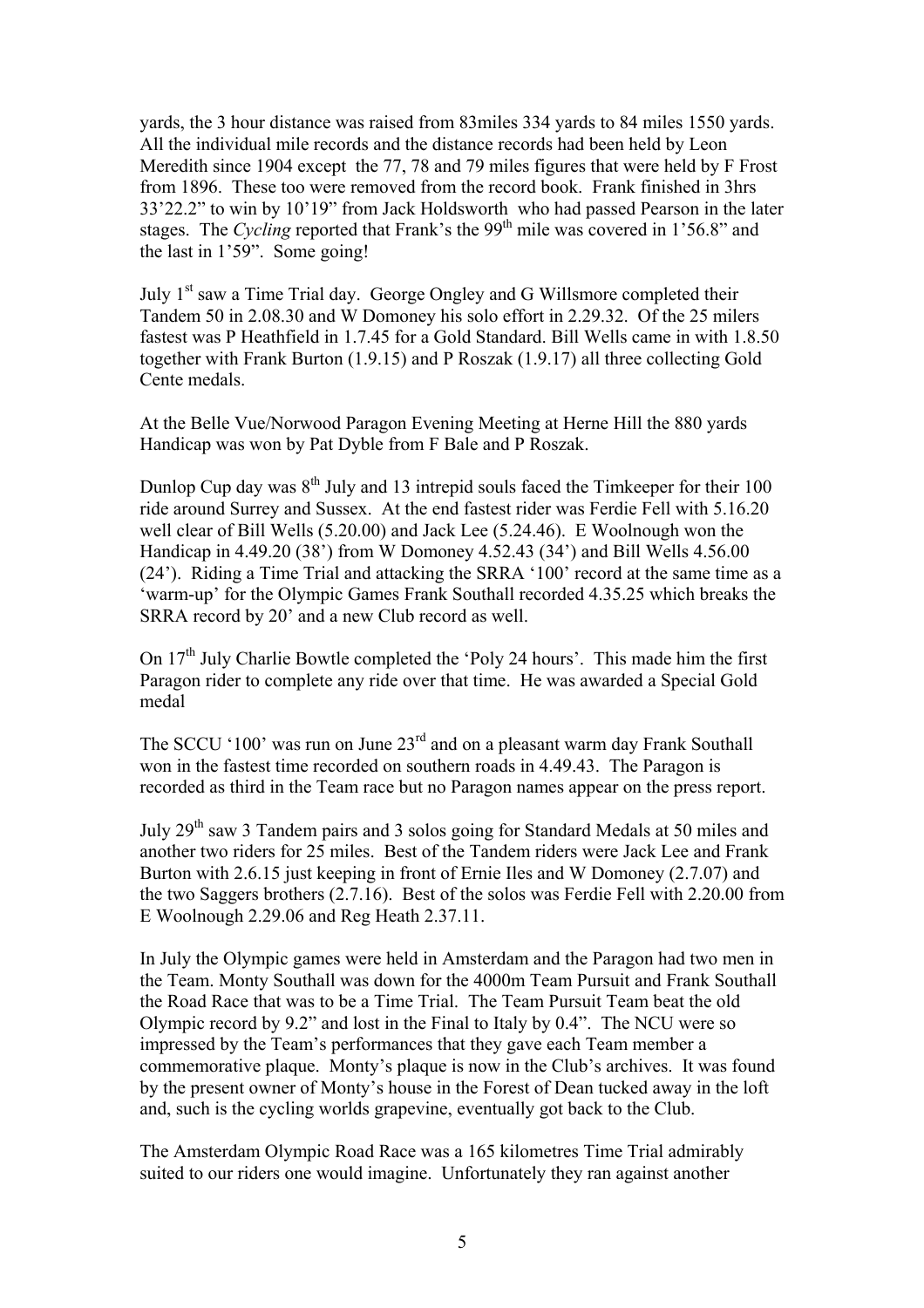Southall. In Scandanavia there was a certain Henry Hansen who was dominating their racing in the same fashion as Frank Southall was in England.

The course left Hembrug, some kilometres from Amsterdam, and for about 10 miles went parallel to the coast and resembled a sea beach so tyre choice was a problem early on. However our three riders survived without mishap. Hansen, off early (8.14), had the best of the conditions as a nasty wind got up for the later starters. Frank started at 10.12. Hansen finished in a time of  $4.47.18$  with Frank  $2<sup>nd</sup>$  in 4.55.06. Jack Lauterwasser was  $5^{th}$  in 5.2.57 and J Middleton was  $26^{th}$  in 5.16.46.

August  $12<sup>th</sup>$  was a Time Trial day and was another Club Record day when Ernie Iles and W Domoney beat the existing 100 miles Tandem Record with a ride of 4.33.12. George Ongley and G Willsmore also rode the distance but 'only' managed 4.45.16. E Woolnough recorded 2.28.45 for a '50' and Ferdie Fell (1.9.01) and Reg Heath (1.10.14) rode the '25' course all three collecting Gold Centre medals.

August  $26<sup>th</sup>$  was another Time Trial day but the only ride of real note was C Wichenden's time of 1.6.33 for a Gold Medal at 25 miles.

A second Evening Track Meeting was held on the  $29<sup>th</sup>$  August and during this Event the Club 5 Miles Track Championship was won by Monty Southall from Charlie Bowtle and Peter Dyble.

At the September meeting at Herne Hill there was a tremendous 50 miles Tandem Paced dual between Harry Wylde and Frank Southall. It started as it meant to go on. Wylde just failed to get the 1 mile record by 3'8" and collected the 2 miles record that had stood since 1904 by 1.8" in 3'43.8". This with another 48 miles to go! Although he failed to collect any more of the shorter records his speed was sufficient to keep Frank Southall at bay until 28 miles had been covered. The lead changed hands repeatedly and Southall was in front when they went through the 30 miles to collect that record by 2.4". Wyld got the 31 miles record by 0.8" and the Judges took 10 minutes deciding that Southall was in the lead at the Hour with 31 miles 470 yards with Wyld at 5 yards! Southall took the record at 32, 33, 34 and 35 miles. Wyld took 36,37,and 38 then Frank came back to take 39, 40, 41, 42 and 43. Wyld then counter attacked to take the remaining miles eventually finishing in a record 50 miles time of 1hr 38'53.4" to Frank's 1 hr 40'34.6"

A week later Frank attacked the SRRA '100' miles record. He had scheduled a 4.49.00 ride to beat the existing record by 4'. He chose to ride an 84 inch gear and a 1 inch block chain of a type more commonly seen at the Track being used by sprinters.

His schedule called for a 22 mph first leg and then a slowing over the more difficult southern parts of his course. He started at the given rate covering 20½ miles in 55 minutes and 31 miles in 1.24.00 but did not slow down as expected. 44 miles were covered in 2 hours,  $66\frac{1}{2}$  miles in 3 hours then 88  $\frac{3}{4}$  miles in 4 hours. So much quicker than expected was Frank that the Finish Timekeeper was not at his post in time. Those with reliable watches timed Frank at the Finish in 4.35 but the Timekeeper first saw him at 4.39.59 so that will be the time that the SRRA had to allow.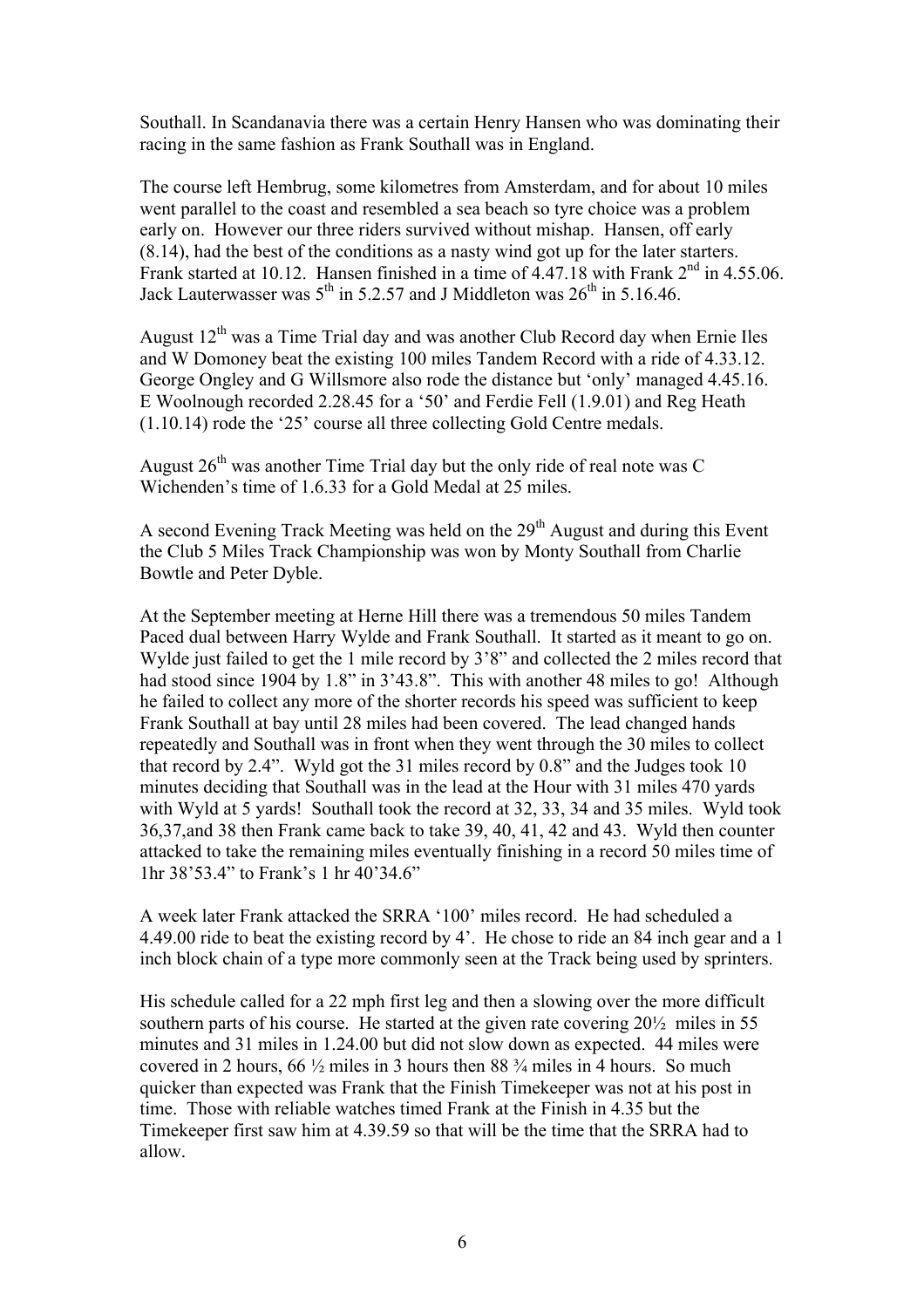The 12 hours Championship on  $16<sup>th</sup>$  September had 16 entries of whom 15 started and 13 finished. It was a pretty close fought encounter with eventually Jack Lee coming out with the greatest mileage of 208 miles 809 yards beating Bill Wells by 449 yards and Ernie Iles by 1 mile 264 yards. However Iles took the handicap with a 17 miles allowance to give him 224 miles well clear of Bill Saggers, 220 miles 1274 yards and Jack Lee 220 miles 809 yards.

Other rides to count for the Club Championship were achieved in the Anerley 12 hour where Reg Heath amassed 208.87 miles, Ferdie Fell 193.75 miles and Bill Saggers 185 miles.

September  $30<sup>th</sup>$  was not a good day for Time Trials only one pair managed to finish a 100 miles, only 2 from 6 the 50 miles and 2 others finished a '25'. One of these, Frank Southall came home in 1.3.44.

The Mayne Cup day was  $7<sup>th</sup>$  October. With Monty Southall not being able to start and Frank Southall having problems and not finishing the race was wide open. George Ongley came back with the fastest time of 1.9.56 beating Bill Saggers by just 6" (1.10.02) with Bill Diplo a bit further back (1.11.06). Frank Cleeve's name appears on the Result Board again but his 1.12.01 showed just much his accident had cost him. As it was Mayne Cup day the spotlight was on the Handicap and it was our Tricyclist who conquered. Charlie Bowtle came back with 1.15.04 that with an incredible 19' allowance gave him a nett time of 56.04. This was 4'52" too good for Johnny Walker's 1.00.56 (11'), Bill Saggers 1.01.32 (8'30") and George Saggers 1.1.53 (11.30).

The Club Championship was a much closer event in 1928 with no fewer than 8 riders completing the four distances. Jack Lee came out top with 18.21 mph from E Woolnough (17.97 mph), George Ongley (17.94 mph), Bill Saggers (17.81), Ferdie Fell (17.77 mph), W Domoney (17.55 mph), S Roach, (17.32 mph) and F Willshire (16.78 mph).

The 22<sup>nd</sup> SCCU Hillclimb on Wray Lane, Reigate was the scene of more success for the Paragon. Although not a good day; Frank with 3'29", 17" slower than 1926, won by 4" from P Pearle (Tooting),  $3'33''$ , with Frank Bale  $3<sup>rd</sup>$  in  $3'43$  just edging out Monty Southall by 0.4". Needless to say the Paragon won the Team race quite convincingly.

Two weeks later the Catford Hill-climb was held. This year the surface on Brasted Hill was extremely rough and the riders had to face a strong northerly wind up the hill. Times were much slower this year. However our man conquered again riding a 60 inch freewheel and flat handlebars. His photograph taken at the finish could be mistaken for a rider on a modern mountain bike. Frank made the top in 2'13.2" with Frank Bale  $6<sup>th</sup>$  in 2'31.6". No mention is made of a Team race or any other Paragon riders but only 41 of the 69 entries made it to the top.

Some time during the year Charlie Bowtle attacked and broke the 1 hour Tandem Paced Tricycle Record with 26 miles and 597 yards.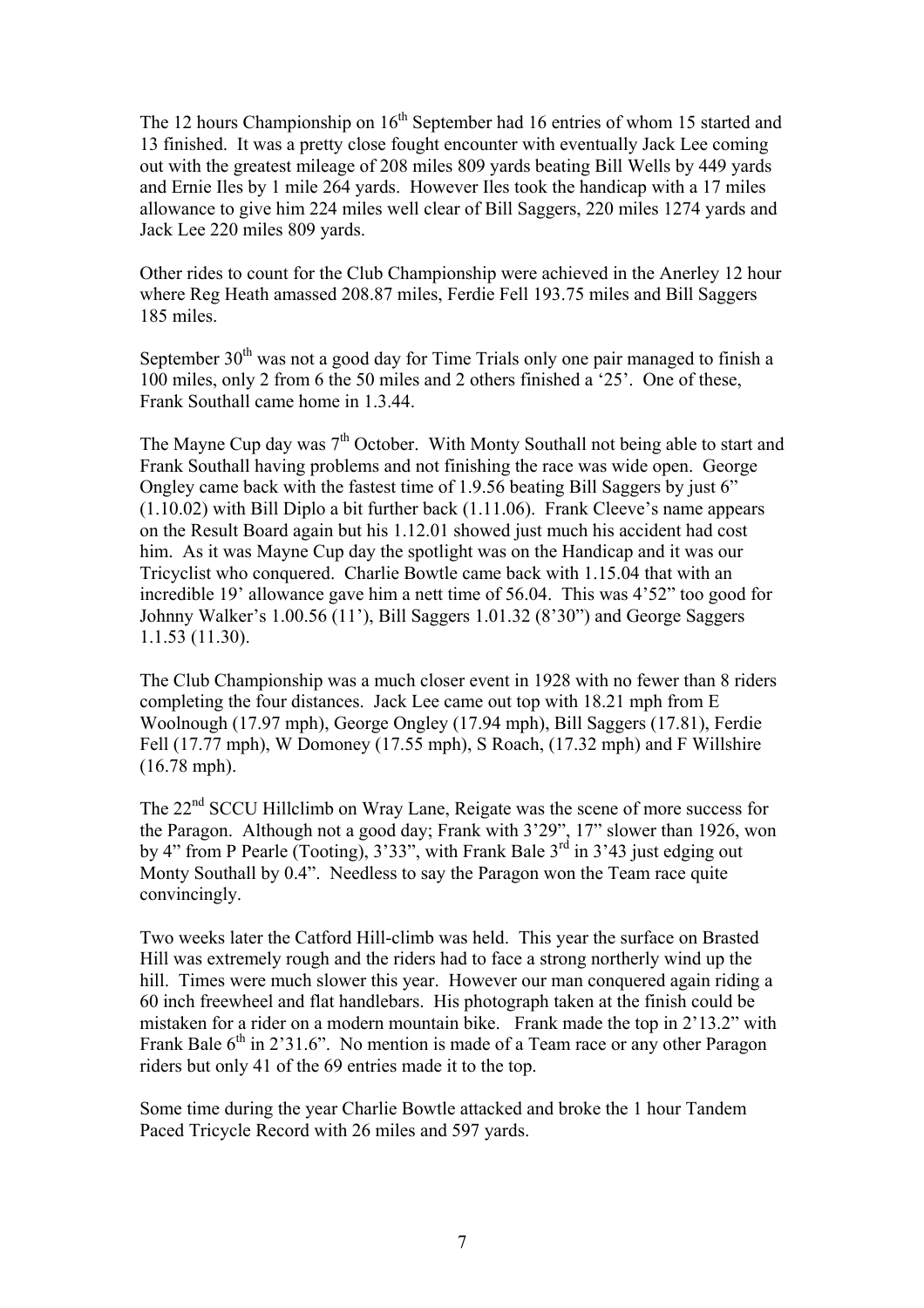With Frank and Monty Southall's absence at the Olympics and other Trials and Frank Cleeve's broken leg it is perhaps not surprising that the Paragon could only boast of 4 Team races during 1928. The Forest '25',the SCCU '25', the SCCU '50' and the SCCU Hillclimb.

At a lower level the Club riders had considerable success with a record number of Medals being won. 20 Gold, 42(!) Gold centre, 24 Silver and 5 Bronze medals.

|                 | <b>Scratch Result</b> | 25 h/c   |                | <b>Handicap Result</b> |         |                |
|-----------------|-----------------------|----------|----------------|------------------------|---------|----------------|
|                 |                       | 29.04.28 |                |                        |         |                |
| 25              | <b>Entries</b>        |          |                |                        |         |                |
| 23              | <b>Starters</b>       |          |                |                        |         |                |
| 23              | Finishers             |          |                |                        |         |                |
|                 |                       |          |                |                        |         |                |
| 1               | Southall F            | 1.03.45  | 1              | <b>Burton F</b>        | 9.30    | 1.00.10        |
| $\overline{2}$  | Cleeve F              | 1.08.05  | $\overline{2}$ | Domoney W              | 10.00   | 1.01.13        |
| $\overline{3}$  | Bale F                | 1.08.20  | $\overline{3}$ | Roszach P              | 8.30    | 1.01.20        |
| $\overline{4}$  | Wickenden C           | 1.09.40  | $\overline{4}$ | Saggers W              | 8.15    | 1.01.35        |
| 5               | <b>Burton F</b>       | 1.09.40  | 5              | Wickenden C            | 8.00    | 1.01.40        |
| $\overline{6}$  | Saggers W             | 1.09.50  | $\overline{6}$ | <b>Willshire F</b>     | 10.00   | 1.01.40        |
| $\overline{7}$  | Roszach P             | 1.09.50  | $\overline{7}$ | Walker F               | 11.00   | 1.02.20        |
| $\overline{8}$  | Ongley G              | 1.10.00  | $\overline{8}$ | McIntyre G             | 8.45    | 1.02.22        |
| $\overline{9}$  | McIntyre G            | 1.11.07  | $\overline{9}$ | Saggers G              | 11.30   | 1.02.30        |
| 10              | Domoney W             | 1.11.13  | 10             | Ongley G               | 6.30    | 1.03.30        |
| 11              | Willshire F           | 1.11.40  | 11             | Southall F             | Scratch | 1.03.45        |
| $\overline{12}$ | lles E                | 1.12.05  | 12             | Willsmore G            | 12.00   | 1.03.45        |
| 13              | Domoney A             | 1.12.40  | 13             | Cleeve F               | 4.00    | 1.04.05        |
| $\overline{14}$ | <b>Walker F</b>       | 1.13.20  | 14             | Newcombe E             | 11.00   | 1.04.25        |
| 15              | Saggers G             | 1.14.00  | 15             | Woolnough E            | 10.00   | 1.04.40        |
| 16              | Woolnough E           | 1.14.40  | 16             | Domoney A              | 7.30    | 1.05.10        |
| $\overline{17}$ | Nottley G             | 1.15.10  | 17             | Bale F                 | 3.00    | 1.05.20        |
| 18              | Newcombe E            | 1.15.25  | 18             | lles E                 | 6.00    | 1.06.05        |
| 19              | Willsmore G           | 1.15.45  | 19             | Nottley G              | 7.30    | 1.07.40        |
| 20              | Meaton G              | 1.17.55  | 20             | Waters C               | 12.00   | 1.07.40        |
| 21              | Waters $\overline{C}$ | 1.19.40  | 21             | <b>Bowtle C</b>        | 16.00   | 1.10.10T       |
| 22              | D'Arcy-Browne         | 1.23.24  | 22             | Meaton G               | 7.00    | 1.10.55        |
| 23              | <b>Bowtle C</b>       | 1.26.10T | 23             | D'Arcy-Browne          | 10.00   | 1.13.24        |
|                 |                       |          |                |                        |         |                |
|                 | <b>Scratch Result</b> | 50 h/c   |                | <b>Handicap Result</b> |         |                |
|                 |                       | 3.6.28   |                |                        |         |                |
| 24              | <b>Entries</b>        |          |                |                        |         |                |
| 22              | <b>Starters</b>       |          |                |                        |         |                |
| 20              | Finishers             |          |                |                        |         |                |
|                 |                       |          |                |                        |         |                |
| 1               | Wickenden C           | 2.21.21  | $\mathbf{1}$   | Wickenden C            | 6.00    | 2.15.21        |
| $\overline{2}$  | Roszak P              | 2.21.27  | $\overline{2}$ | Roszak P               |         | $5.00$ 2.16.27 |
| 3               | Saggers W             | 2.23.10  | 3              | Saggers W              | 6.30    | 2.16.40        |
| 4               | <b>Burton F</b>       | 2.23.55  | 4              | Roach S                | 9.00    | 2.17.20        |
| 5               | Wells W               | 2.24.12  | 5              | McIntyre G             | 8.30    | 2.17.30        |
| 6               | Lee J                 | 2.25.27  | 6              | Walker F               | 11.00   | 2.17.50        |
| $\overline{7}$  | Ongley G              | 2.25.35  | 7              | Ongley G               | 6.30    | 2.19.05        |
| 8               | McIntyre G            | 2.26.00  | 8              | Saggers G              | 11.00   | 2.19.22        |
| 9               | Roach S               | 2.26.20  | 9              | Lee J                  | 6.00    | 2.19.27        |
| 10              | Heath R               | 2.27.50  | 10             | Wells W                | 4.00    | 2.20.12        |

## **Club Time Trial Results**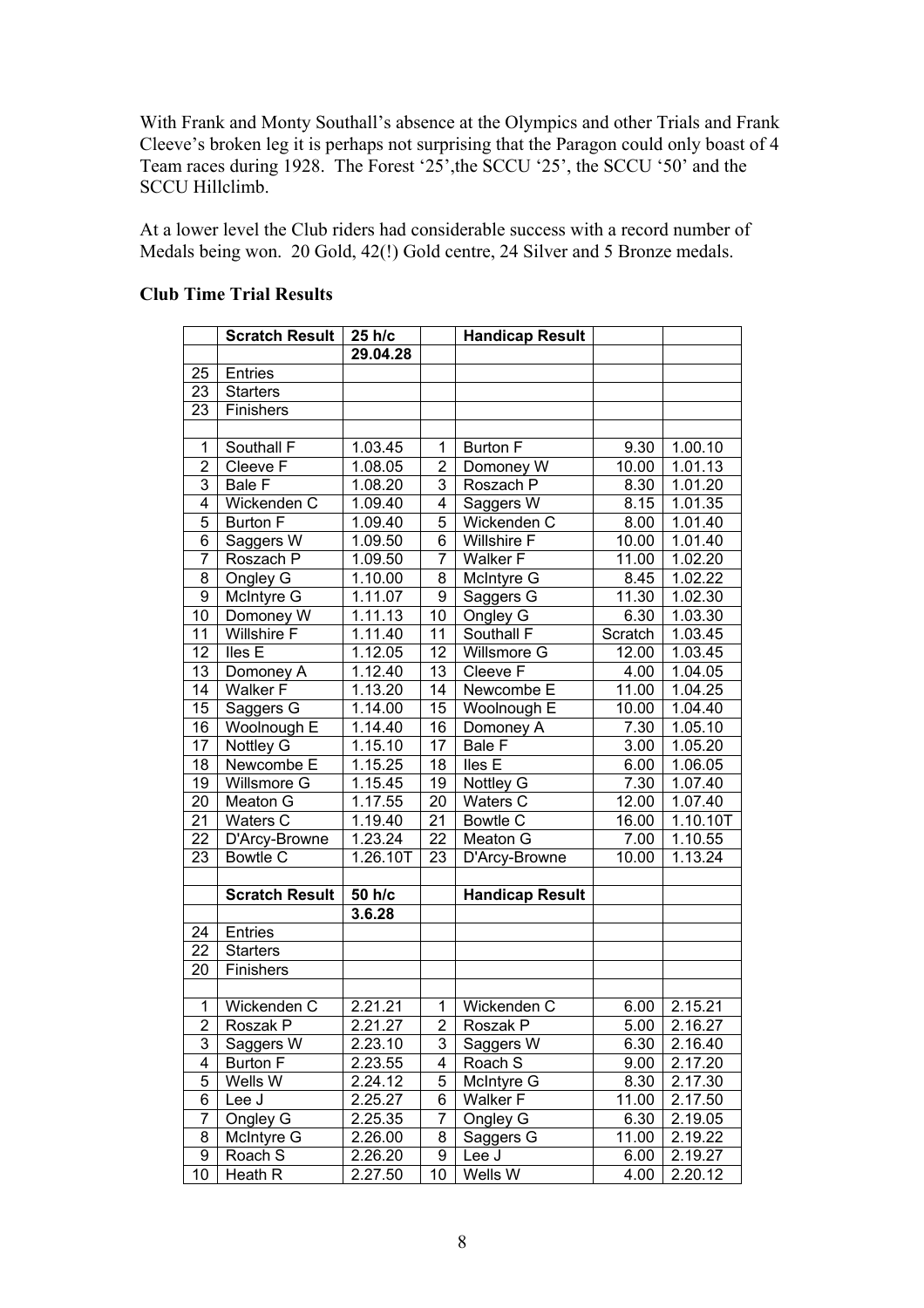| 11              | Walker F              | 2.28.50  | 11              | Waters C               | 18.00              | 2.21.44  |
|-----------------|-----------------------|----------|-----------------|------------------------|--------------------|----------|
| 12              | Martin W              | 2.29.02  | 12              | Martin W               | 7.00               | 2.22.02  |
| 13              | Saggers G             | 2.30.22  | 13              | <b>Bowtle C</b>        | 27.00              | 2.22.35T |
| 14              | <b>Willshire F</b>    | 2.31.40  | 14              | <b>Burton F</b>        | 1.00               | 2.22.55  |
| 15              | <b>Iles</b> E         | 2.32.21  | 15              | Willsmore G            | 12.30              | 2.22.56  |
| 16              | Eggert M              | 2.33.07  | 16              | Eggert M               | 9.30               | 2.23.37  |
| $\overline{17}$ | Davey R               | 2.33.12  | 17              | <b>Willshire F</b>     | 8.00               | 2.23.40  |
| 18              | Willsmore G           | 2.35.26  | 18              | Davey R                | 8.00               | 2.25.12  |
| 19              | Waters C              | 2.39.44  | 19              | lles <sub>E</sub>      | 7.00               | 2.25.21  |
| 20              | Bowtle C              | 2.49.35T | 20              | <b>Heath R</b>         | Scratch            | 2.27.50  |
|                 |                       |          |                 |                        |                    |          |
|                 | <b>Scratch Result</b> | 100 h/c  |                 | <b>Handicap Result</b> |                    |          |
|                 |                       | 8.7.28   |                 | <b>Dunlop Cup</b>      |                    |          |
| 19              | Entries               |          |                 |                        |                    |          |
| 13              | <b>Starters</b>       |          |                 |                        |                    |          |
| 13              | Finishers             |          |                 |                        |                    |          |
|                 |                       |          |                 |                        |                    |          |
| $\overline{1}$  | Fell F                | 5.16.20  | $\mathbf{1}$    | Woolnough E            | 38.00              | 4.49.20  |
| $\overline{2}$  | Wells W               | 5.20.00  | $\overline{c}$  | Domoney W              | 34.00              | 4.52.43  |
| $\overline{3}$  | Lee J                 | 5.24.46  | $\overline{3}$  | Wells W                | 24.00              | 4.56.00  |
| $\overline{4}$  | Saggers W             | 5.26.05  | $\overline{4}$  | Lee J                  | 27.00              | 4.57.46  |
| $\overline{5}$  | Domoney W             | 5.26.43  | 5               | Fell F                 | 17.00              | 4.59.20  |
| $\overline{6}$  | Woolnough E           | 5.27.20  | $\overline{6}$  | Ongley G               | 27.00              | 5.02.46  |
| $\overline{7}$  | Ongley G              | 5.29.46  | $\overline{7}$  | Waters C               | 45.00              | 5.03.45  |
| $\overline{8}$  | lles E                | 5.33.20  | $\overline{8}$  | Saggers W              | 22.00              | 5.04.05  |
| $\overline{9}$  | Roach S               | 5.35.26  | $\overline{9}$  | Iles <sub>E</sub>      | 27.00              | 5.06.20  |
| 10              | Walker F              | 5.40.40  | 10              | Roach S                | 28.00              | 5.07.26  |
| 11              | Diplo W               | 5.44.00  | $\overline{11}$ | Walker F               | 33.00              | 5.07.40  |
|                 |                       |          |                 |                        |                    |          |
| 12              | <b>Willshire F</b>    | 5.44.08  | 12              | <b>Willshire F</b>     | 36.00              | 5.08.08  |
| 13              | Waters C              | 5.48.35  | 13              | Diplo W                | 20.00              | 5.24.00  |
|                 |                       |          |                 |                        |                    |          |
|                 | <b>Scratch Result</b> | 25 h/c   |                 | <b>Handicap Result</b> |                    |          |
|                 |                       | 7.10.28  |                 | <b>Mayne Cup</b>       |                    |          |
| 22              | <b>Entries</b>        |          |                 |                        |                    |          |
| 19              | <b>Starters</b>       |          |                 |                        |                    |          |
| 18              | Finishers             |          |                 |                        |                    |          |
|                 |                       |          |                 |                        |                    |          |
| $\overline{1}$  | Ongley G              | 1.09.56  | 1               | <b>Bowtle C</b>        | 19.00              | 0.56.04  |
| $\overline{2}$  | Saggers W             | 1.10.02  | $\mathbf{2}$    | Walker F               | 11.00              | 1.00.56  |
| 3               | Diplo W               | 1.11.06  | 3               | Saggers W              | 8.30               | 1.01.32  |
| $\overline{4}$  | Kite W                | 1.11.54  | 4               | Saggers G              | 11.30              | 1.01.53  |
| 5               | <b>Walker F</b>       | 1.11.56  | 5               | <b>Waters C</b>        | $13.\overline{00}$ | 1.02.51  |
| 6               | Cleeve F              | 1.12.01  | 6               | Ongley G               | 7.00               | 1.02.56  |
| $\overline{7}$  | Eggert M              | 1.12.10  | $\overline{7}$  | Diplo W                | 8.00               | 1.03.06  |
| 8               | Nottley G             | 1.12.14  | 8               | Eggert M               | 9.00               | 1.03.10  |
| $\overline{9}$  | Lee J                 | 1.12.30  | $\overline{9}$  | Nottley G              | 9.00               | 1.03.14  |
| 10              | Woolnough E           | 1.12.50  | 10              | Kite W                 | 8.30               | 1.03.24  |
| 11              | Roach S               | 1.13.15  | 11              | Woolnough E            | 9.00               | 1.03.50  |
| 12              | Saggers G             | 1.13.23  | 12              | Lee J                  | 8.30               | 1.04.00  |
| 13              | lles E                | 1.13.53  | 13              | <b>Willshire F</b>     | 10.00              | 1.04.20  |
| 14              | Willshire F           | 1.14.20  | 14              | Roach S                | 8.30               | 1.04.45  |
| 15              | Martin W              | 1.14.32  | 15              | Meaton G               | 10.00              | 1.05.54  |
| 16              | Bowtle C              | 1.15.04T | 16              | Cleeve F               | 5.30               | 1.06.31  |
| 17              | Waters C              | 1.15.51  | 17              | Martin W               | 8.00               | 1.06.32  |
| 18              | Meaton G              | 1.15.54  | 18              | Iles <sub>E</sub>      | 6.00               | 1.07.53  |